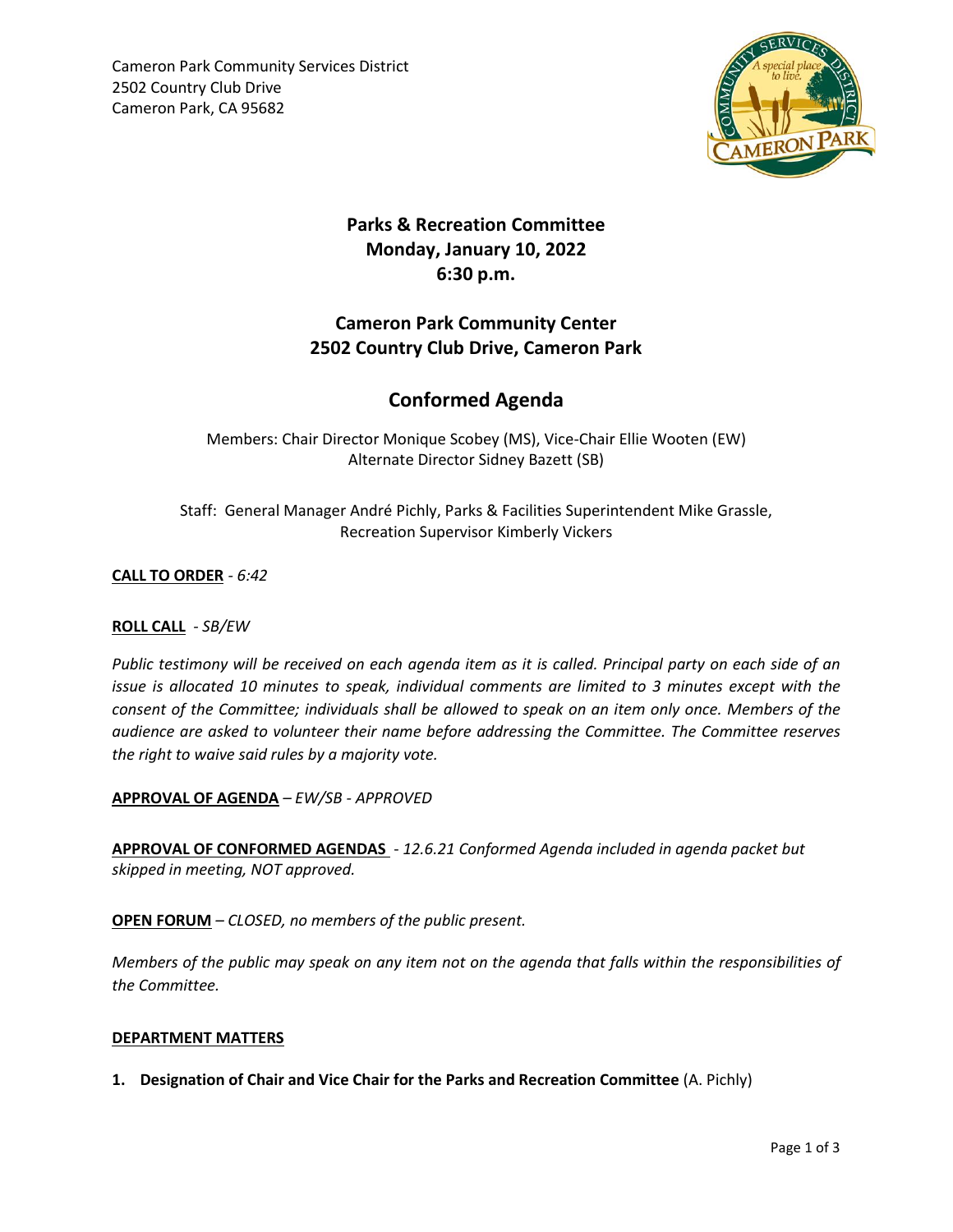- *Scobey volunteered to be chair of Parks and Recreation Committee.*
- *Motion to appoint Director Scobey to Chair of Parks and Recreation Committee (EW/SB)*
- *Motion to appoint Director Wooten to Vice Chair of Parks and Recreation Committee (SB/EW)*
- **2. Land and Water Conservation Fund (LWCF) Application and Resolution** (A. Pichly)
- **3. Work Plan 2022** (A. Pichly)
	- *Work plan for 2022 will be discussed in February Parks and Recreation meeting that will then be presented in BOD February meeting.*

#### **4. Staff Oral & Written Updates**

- a. Recreation Report (K. Vickers)
- b. Parks & Facilities Report (M. Grassle)
	- o *General Manager Pichly presented for M. Grassle who was absent.*
- c. Meeting schedule and times for 2022 (Pichly)
	- o *Agreed with meeting time of 6:30pm on the first Monday every month.*

#### **5. Items for February & Future Committee Agendas**

- *Work plan for 2022 will be discussed in February meeting along with Grant application.*
- **6. Items to take to the Board of Directors**

#### **MATTERS TO AND FROM COMMITTEE MEMBERS**

#### **ADJOURNMENT** *– 7:35*

Conformed Agenda Prepared by: Conformed Agenda Approved by:

Monique scobey (Feb 16, 2022 21:11 PST)

,<br>21·11 PST) [Monique scobey](https://na2.documents.adobe.com/verifier?tx=CBJCHBCAABAAFhVyv5rT1Xnjq0quoAbyWvIPoMBfC8eQ)

Lindsay Dorosh Director Monique Scobey, Chair Board Secretary **Parks and Recreation Committee**